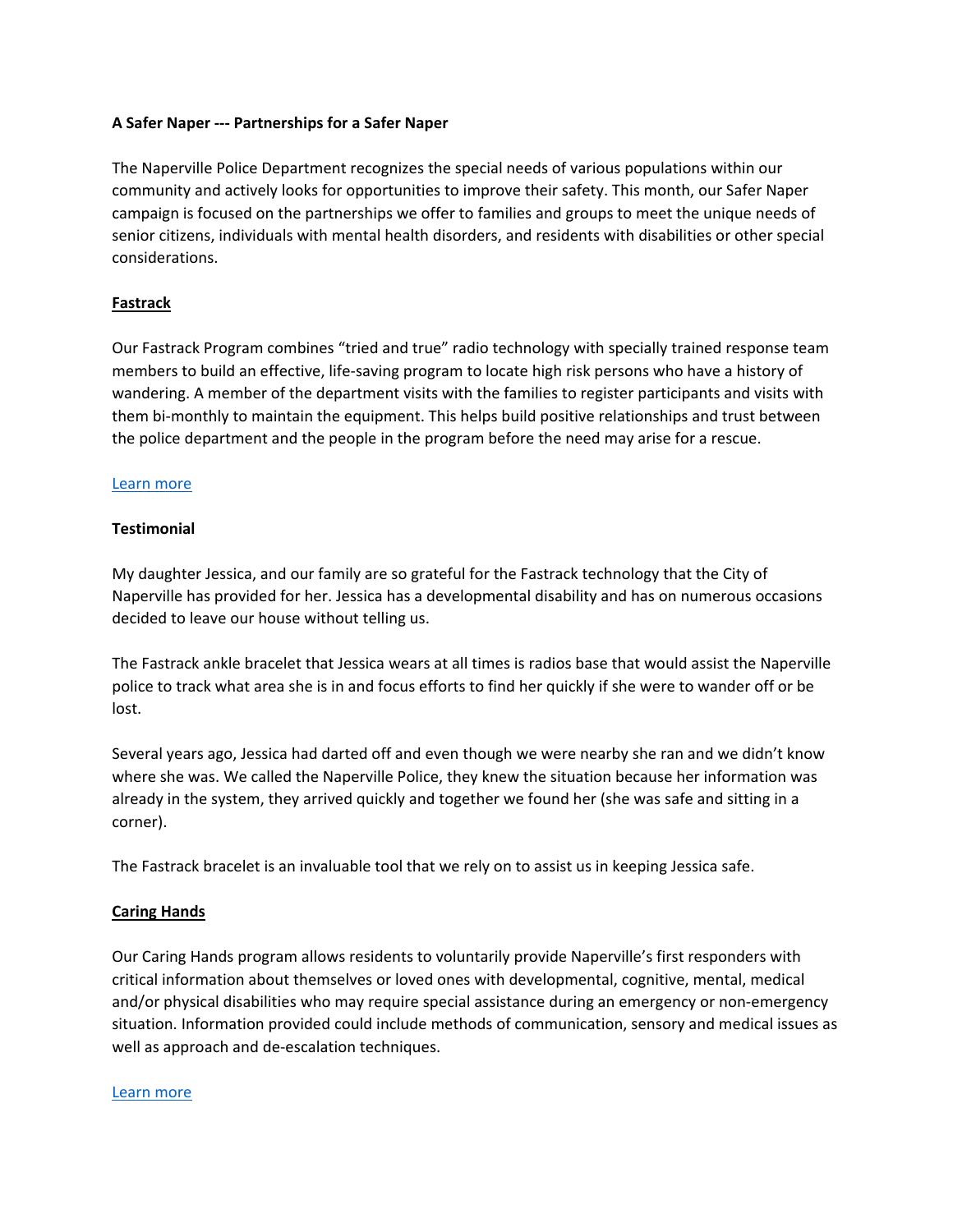# **Testimonial 1**

The Caring Hands Program is a very beneficial program that provides information readily to first responders in response to emergency situations and other situations as they arise. It is a confidential way to get positive working strategies to responders dealing with individuals who have special needs. By volunteering to share information about your loved ones with the Police and Fire Departments in advance of an emergency, it gives maximum opportunity to have the best outcome when confronted with the unexpected. As with most good ideas, this program came about from lessons learned as the Police and Fire Department personnel deal with children and adults with communicative disorders and senior citizens dealing with memory and cognitive issues. With information such as nicknames and medical conditions, as an example, first responders can use this information to identify and establish rapport and trust with the individual, rendering aid safely and as needed. I strongly recommend and support this program and would be happy to address any concerns and questions you may have by contacting me.

#### **Testimonial 2**

One year ago, my wife was diagnosed with dementia. Before I had a chance to fully realize the manifestations of this tragic diagnosis, my wife walked away from our home in the middle of the night. She was found by the Naperville police before I was aware that she had left. Based on a notification by a citizen, the police located her and returned her home unharmed. They handled the situation in a very compassionate and professional manner. I was informed of the Caring Hands Program and submitted a participant information form. Unfortunately, I needed the police department to help me on two additional occasions.

On one occasion, I had an almost immediate opportunity to get my first dose of the COVID vaccine. My wife said she was feeling ill and did not want to go with me. Previously, I had been able to leave her alone during the day for short periods of time without any incidents. Due to the short notice, I was not able to find someone stay with her. Unfortunately, while I was away she called 911 because she thought someone was in our home. The police responded quickly and were at our home when I returned. They were able to handle the situation in such a way that my wife's fears were lessoned quickly. It actually turned out to be a positive experience for her as she thanked them for coming and later said she really liked them. I also appreciate the fact that the policemen did not blame me for not being attentive. I have placed security locks on the doors that she cannot open. On a few occasions my wife has threatened to call the police if I did not open the locks so she could leave to go to her real home. When I made a comment to the policemen about this, I was told to let her call and they would have a conversation with her. Fortunately, I have been able to defuse these situations without her calling the police.

One other incident involved a kind Naperville resident and the Plainfield police who worked with the Naperville police. After each of these incidents, I was contacted to find out how things were going. My family and I have developed many mechanisms to keep these incidents from occurring and they haven't for several months. I have a tremendous appreciation that the Naperville Caring Hands Program is